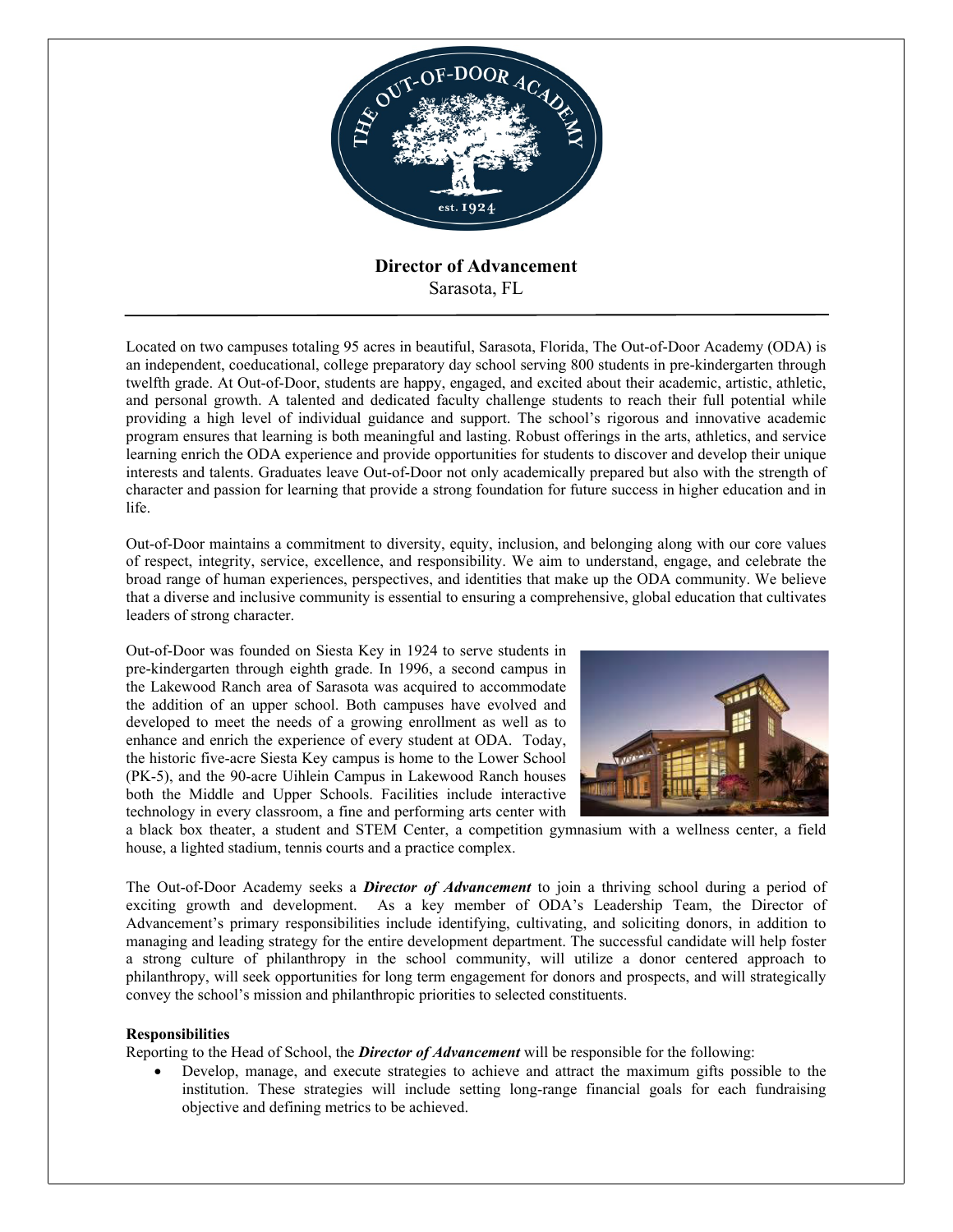- Develop and grow a robust annual fundraising plan that includes financial goals, revenue generating activities, and operating efforts that will be directed at supporting strategic objectives.
- Provide strong, effective, and highly visible leadership in the internal and external community to capitalize on the full potential of fundraising opportunities.
- Work closely with the Head of School, Board of Trustees, and parent volunteer groups to align and maximize fundraising efforts.
- Responsibilities relative to fundraising and advancement will include but are not limited to:
	- o Develop and implement capital campaigns to meet the school's current and future needs.
		- o Identify, cultivate, solicit, and expand a growing base of modest and major donors to the school, including individuals, corporations, and foundations.
		- o Formulate and supervise all research relative to evaluation and cultivation of past, current, and prospective donors.
		- o Direct all internal and external community and special event activities as well as the alumni and annual fund fundraising programs.
		- o Develop, implement, and manage initiatives that cultivate relations for the school that foster financial giving and fundraising volunteerism.
		- o Maintain and expand the school's existing relationships with parents, volunteers, donors, and alumni in support of fundraising goals.
		- o Manage a portfolio of donor prospects for cultivation, solicitation, and stewardship.
		- o Develop and write grant proposals to foundations and corporations.
		- o Leverage cultivation, solicitation, and stewardship strategies to position the school as a community asset.
- Work closely with the Director of Communications to develop, implement, and manage strategic marketing and communications efforts that effectively promote the organization to internal and external constituencies including appeals, letters, emails, social media, and printed publications.
- Manage, direct, and oversee all development staff positions.

## **Qualifications**

## **Experience, Skills & Knowledge**

- Master's Degree or higher is required.
- A minimum of ten (10) years of experience in relevant aspects of fundraising, alumni relations, leadership, and external relations experience, ideally in an independent school, college, or university setting.
- A proven track record of relationship-based fundraising with an intentional focus on cultivation, stewardship, and building personal relationships with philanthropists and donors including demonstrated experience in securing major gifts.
- Demonstrated experience of leading, implementing, and integrating a full range of development programs, including annual fundraising campaigns and initiatives.
- Demonstrated success in managing and training individual(s) or team(s).
- Keen attention to detail and the ability to maintain discretion with respect to confidential information.
- Strong communication and organizational skills with a track record of working effectively with a wide range of constituencies including students, faculty, staff, parents, trustees, alumni, donors, and prospects.
- Ability to effectively present information to school leadership, Board of Trustees, public groups, and internal constituencies,
- Analytical skills necessary to conduct complex and detailed analysis. Ability to read, analyze, and interpret marketing and business-related journals, financial reports, and legal documents.
- Mastery of a relational database such as Raiser's Edge and/or RE NXT; Proficient with technology including Word, Excel and the Google drive platform.
- Ability and willingness to work a flexible schedule that may include long hours, nights, weekends, and travel dependent on school calendar.

### **Personal Attributes**

 An honest person who will live the school's values and effectively blends candor, care, and empathy in dealing with others, and whose style is rooted in honesty, transparency and collaboration.